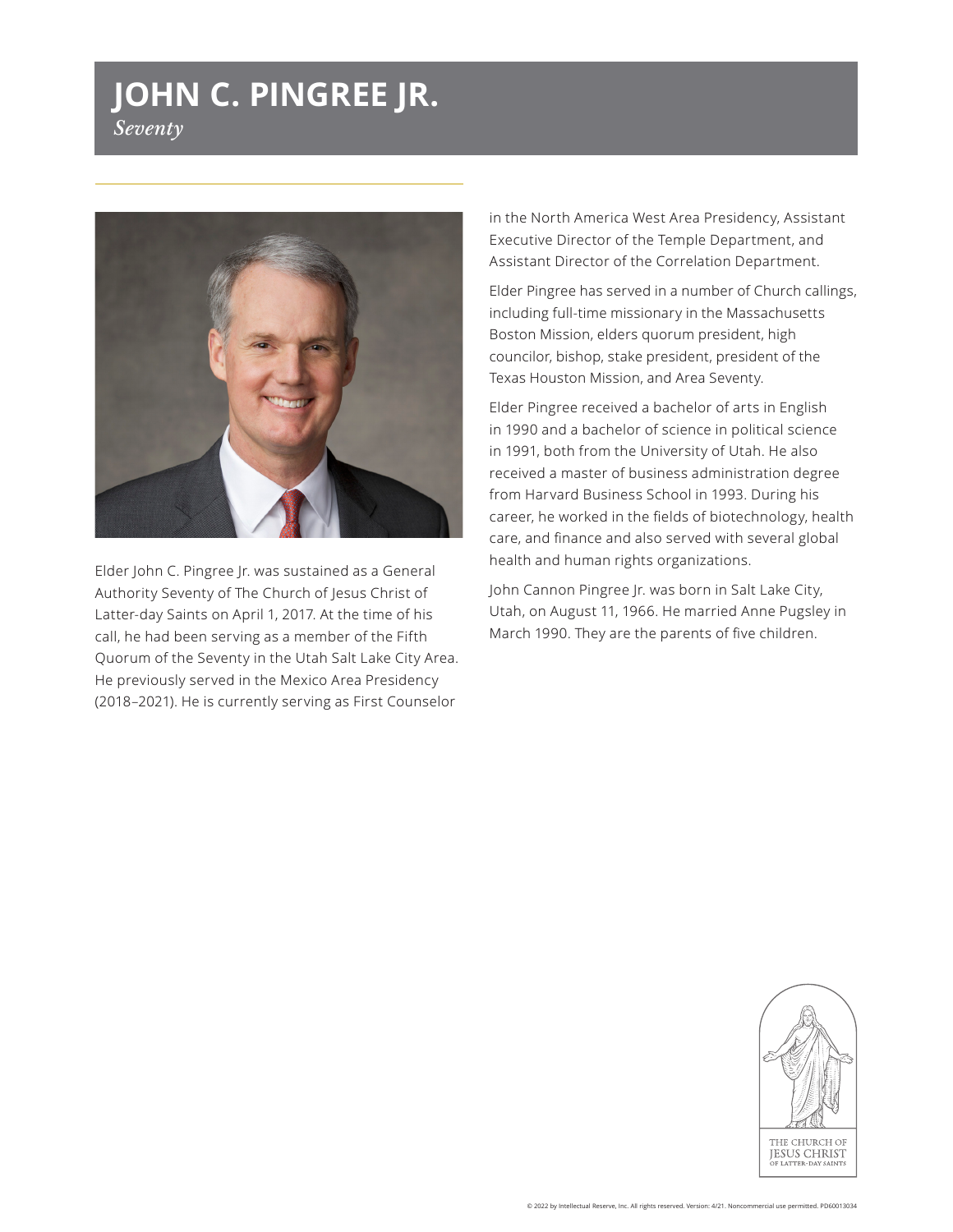## **JAMES R. RASBAND** *Seventy*



Elder James R. Rasband was sustained as a General Authority Seventy of The Church of Jesus Christ of Latter-day Saints on April 6, 2019, at age 56. At the time of his call he had been serving as an Area Seventy and a member of the Fifth Quorum of the Seventy in the Utah South Area. He is currently serving as Second Counselor in the Asia North Area Presidency.

Elder Rasband has served in a number of Church callings, including full-time missionary in the Korea Seoul Mission, ward mission leader, ward executive secretary, counselor in an elders quorum presidency, high councilor, bishop, counselor in a stake presidency, ward Young Men president, counselor in a bishopric, stake president, Gospel Doctrine teacher, and assistant Scoutmaster.

Elder Rasband received a bachelor of arts degree in English and Near Eastern studies from Brigham Young University in 1986 and a law degree from Harvard Law School in 1989. He began his career as an attorney with Perkins Coie in Seattle, Washington. In 1995 he joined the faculty of the J. Reuben Clark Law School at Brigham Young University. He later served as dean of the J. Reuben Clark Law School from 2009 to 2016 and then as academic vice president of Brigham Young University.

James Richard Rasband was born in Seattle, Washington, on March 20, 1963. He married Mary Diane Williams in 1984. They are the parents of four children.